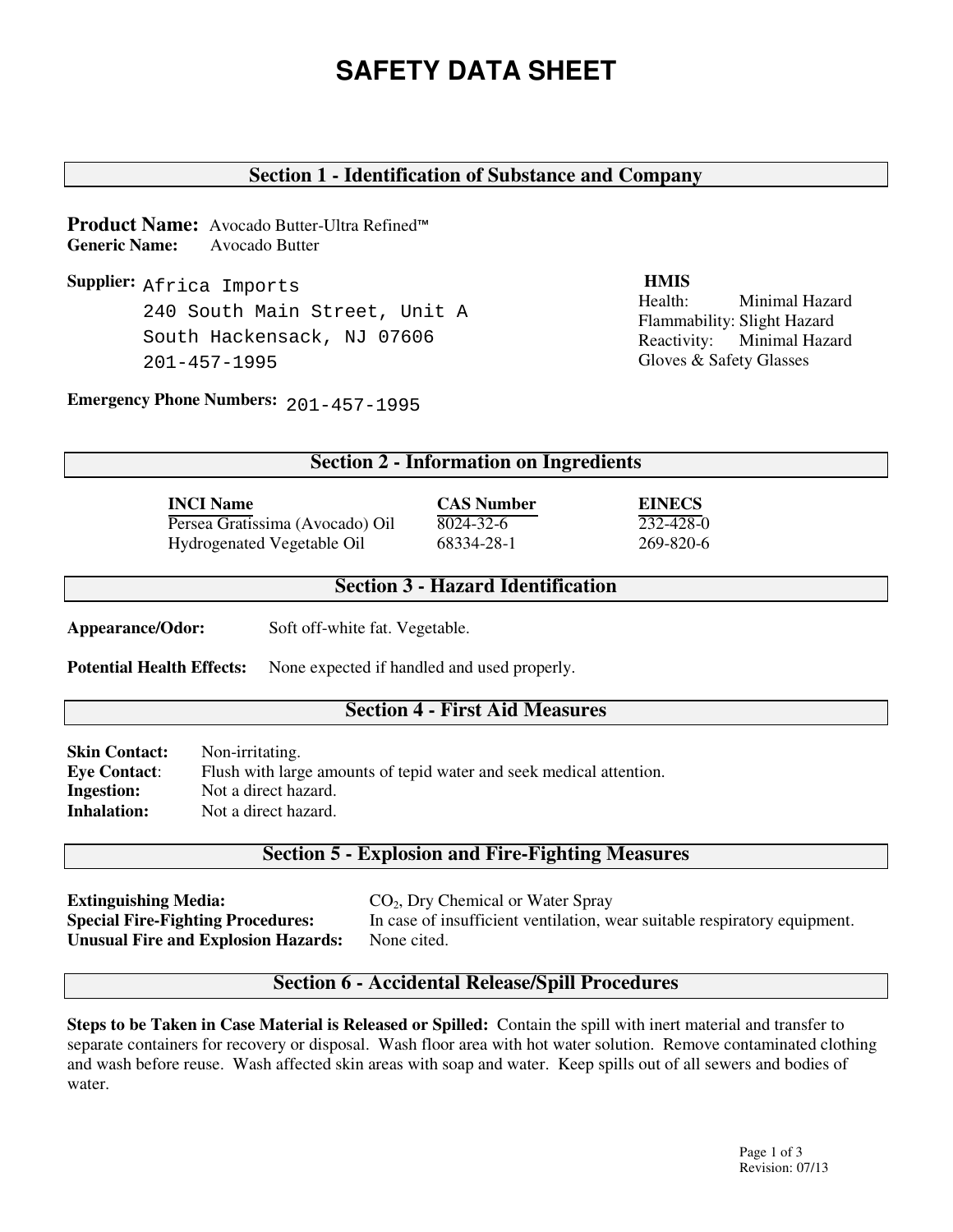## **Section 7 - Handling and Storage**

Any use of this product in an elevated temperature process should be evaluated to establish and maintain safe operating procedures.

Store in closed containers below 25°C, in well ventilated area. Ground containers to comply. Reseal in airtight containers and Nitrogen blanket after opening when possible. Do not puncture, drag or slide containers.

#### **Section 8 - Personal Protection**

**OSHA Permissible Exposure Limit (PEL):** None established

| <b>Hand Protection:</b>        | Wear suitable gloves.                                                               |
|--------------------------------|-------------------------------------------------------------------------------------|
| <b>Respiratory Protection:</b> | No special respirator needed.                                                       |
| <b>Eye Protection:</b>         | Eye goggles, with side shields.                                                     |
| <b>Engineering Measures:</b>   | For normal operation, local exhaust ventilation should suffice. Direct exhaust when |
|                                | material becomes heated and vapors are given off.                                   |
| Other:                         | Eyewash facility in vicinity.                                                       |

#### **Section 9 - Physical and Chemical Properties**

| <b>Boiling Point:</b>                         | Not established.                  | Specific Gravity $@$ 50 $°C$ :                             | 0.89             |
|-----------------------------------------------|-----------------------------------|------------------------------------------------------------|------------------|
| <b>Flash Point:</b>                           | $>315^{\circ}$ C                  | <b>Evaporation Rate:</b>                                   | Not established. |
| <b>Vapor Density:</b>                         | Not established.                  | pH:                                                        | N/A              |
| <b>Melting Point/Range:</b> $40-50^{\circ}$ C |                                   |                                                            |                  |
|                                               | $\lambda$ nnooronoo $\Omega$ dori | $\mathcal{C}_{\alpha}$ off white for $V_{\alpha}$ $\alpha$ |                  |

**Appearance/Odor:** Soft off-white fat. Vegetable.

### **Section 10 - Stability and Reactivity**

| <b>Stability:</b>                         | This product is stable under normal conditions.    |
|-------------------------------------------|----------------------------------------------------|
| <b>Conditions to Avoid:</b>               | Avoid contact with strong oxidizing agents.        |
| <b>Hazardous Decompositions Products:</b> | Carbon Monoxide, Carbon Dioxide. Irritating gases. |
| <b>Hazardous Polymerization:</b>          | Will not occur under normal circumstances.         |

## **Section 11 - Toxicological Information**

No toxicological information is available at this time.

## **Section 12 - Ecological Information**

This product does not contain any ozone depleting compounds (ODC's).

This product is readily biodegradable.